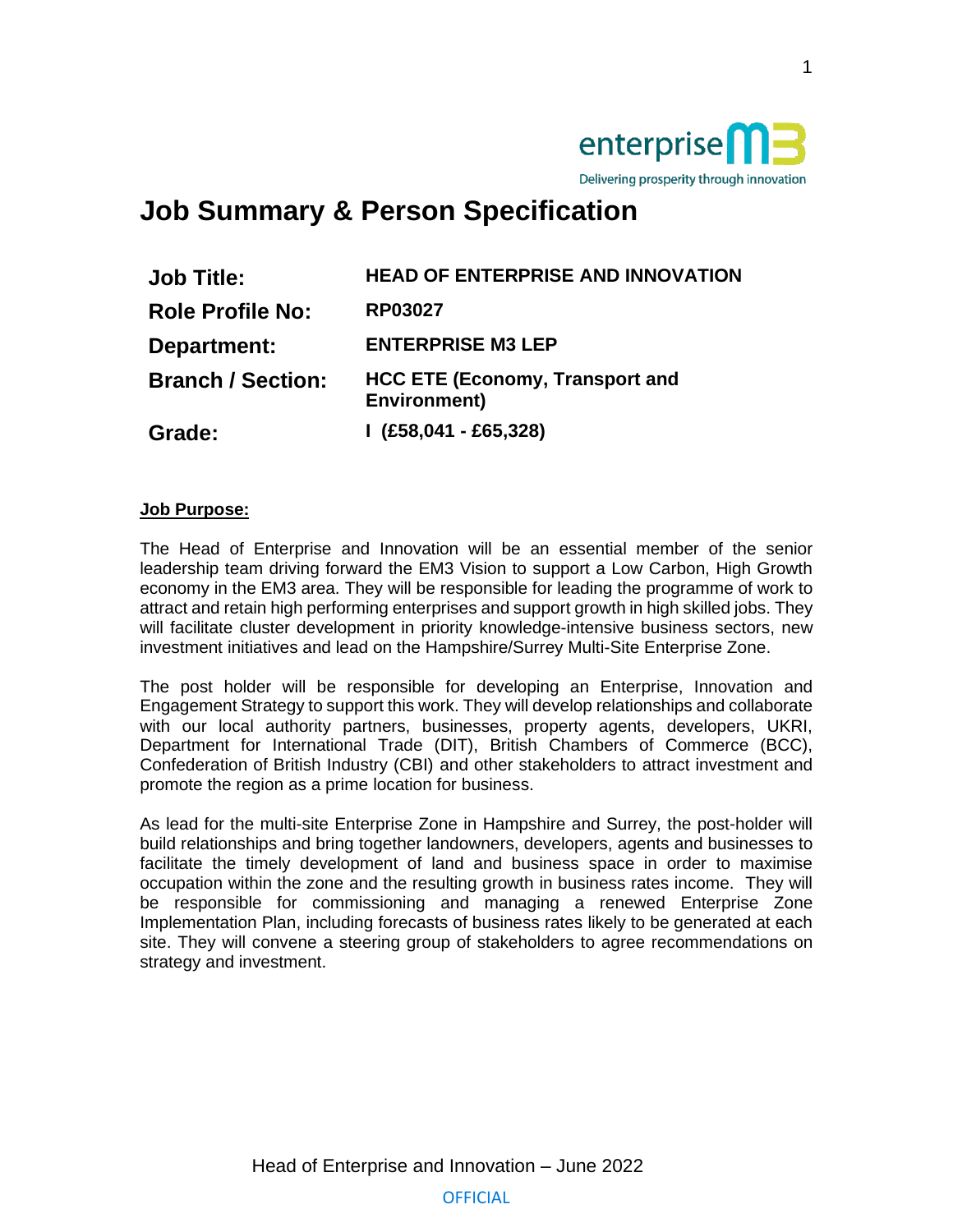## **Main responsibilities:**

#### **Strategic and Commercial/Public Sector Stakeholder Engagement**

- 1. To support implementation of the EM3 Low Carbon High Growth Vision and its accompanying Delivery Plan 2022/23 by leading on Enterprise and Innovation as part of the senior management team.
- 2. To work collaboratively with local authority partners to support cluster development in high growth and high innovation businesses and sectoral clusters in the region.
- 3. To establish relationships with local agents and businesses to identify commercial opportunities, space demands, business needs, trends, and upcoming lease events in the region to inform priorities for EM3 intervention.
- 4. Establish strong partnerships with local authority officers, landowners, developers and investors in commercial development in order to help bring forward innovative, progressive proposals for the development of each site in the Enterprise Zone and potentially wider investment in the region.
- 5. To lead the Enterprise Zone into its next phase by developing a new evidence-based Implementation Plan which reflects the EM3 vision and has the support of key public and private sector partners and stakeholders. This includes planning and making recommendations to maximise the ongoing development of the sites to secure business rate income.
- 6. To work with existing businesses in the Enterprise Zone and priority clusters to ensure business retention and secure inward and direct foreign investment.
- 7. To maintain regular assessments and reporting of business rates income growth and expected income for LEP and other partners.
- 8. Oversee the collaborative development and implementation of a marketing plan for the Multi-Site Enterprise Zone, with reference to "selling points" of the wider EM3 region.
- 9. Identify and secure funding to support future opportunities including preparation of business case(s).
- 10. Ensure ongoing compliance with EM3 programme assurance framework
- 11. Work with the EM3 core team to identify opportunities to deliver the LEP's strategic economic objectives through the Enterprise Zone, including the development of a 5G offer through the Living Lab project and the Gigabit EM3 fibre spine project.

### **OFFICIAL**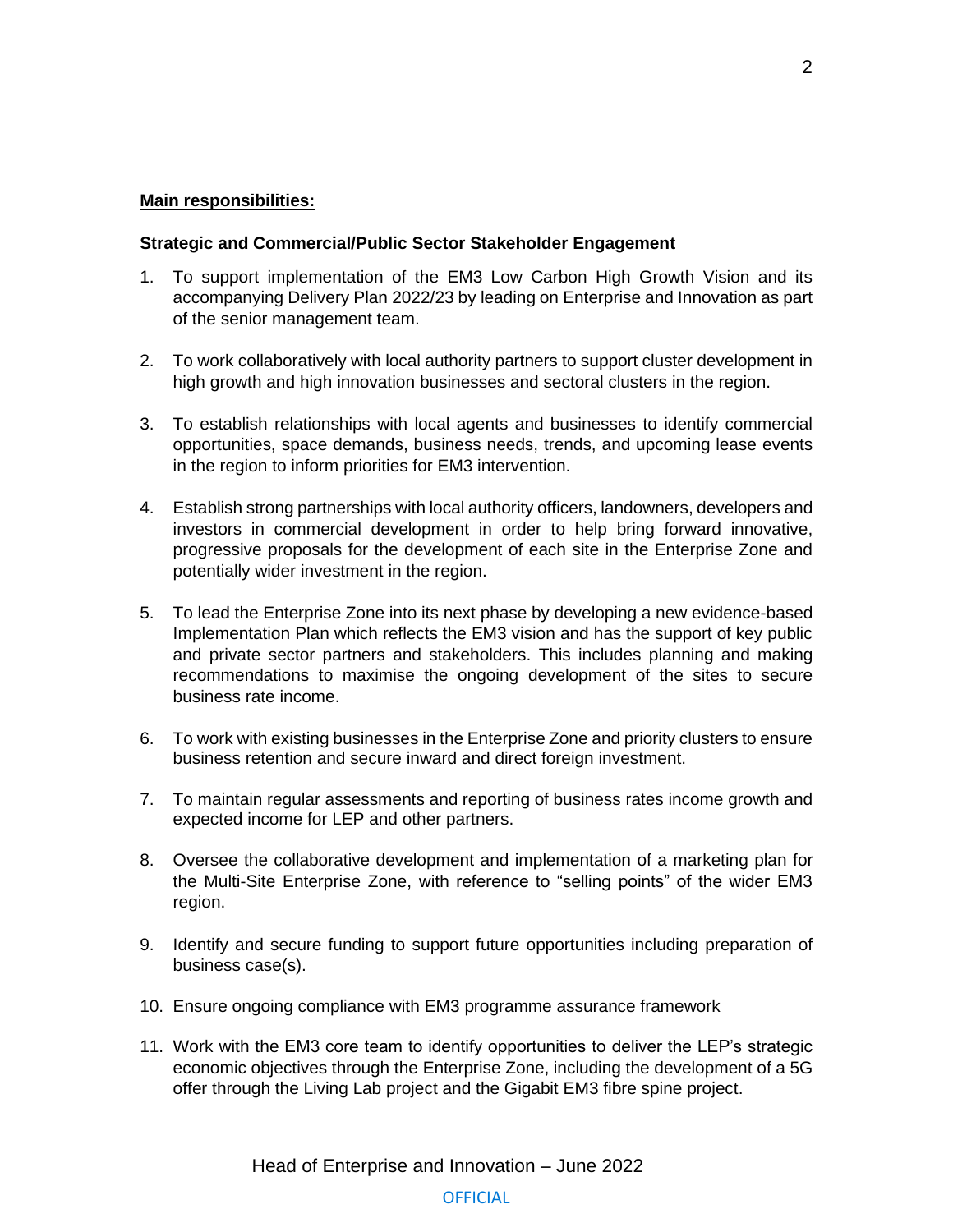#### **Key Decision Areas in the Role**

- 12. Within the Enterprise Zone Implementation Plan programme, be responsible for approving project plans to ensure effective delivery of the strategy and deployment and management of resources, and setting timelines, targets, risks and issues.
- 13. Be able to achieve resolution of operational and programme matters. Apply judgement in deciding what matters need to be referred to more senior managers e.g. due to sensitivity, risk, impact etc, within their major programme of work.
- 14. Be responsible for appropriate operational staffing matters in line with departmental arrangements and expenditure against budgets having regard to service plans and priorities.
- 15. To exercise professional judgement in responding to queries from and making recommendations to senior managers e.g. service development options, resolution of operational issues, changes to policies etc. and contributing to wider service and strategic planning.

## **Team Working**

- 16. Bring new ideas and ways of thinking to the senior management team (SMT), EM3 Board and colleagues in the wider LEP team, to help shape and refine the LEP's plans for economic recovery and renewal and long-term vision and strategy for EM3.
- 17. Working closely with colleagues across the team to produce project and programme communications and reports which track progress for the SMT, Enterprise Zone Steering Group and Board as required.
- 18. Work collaboratively with EM3 colleagues on the wider approach to marketing the region.
- 19. Engage with the EM3 Board and SMT by providing reports, insights and horizon scanning on the latest developments on priority sector growth, economic strategy and Enterprise Zones policy.
- 20. To work as part of multi-functional teams to deliver on the wider LEP and EM3 priorities, including business plans, bids and partnership working.

#### **Management and Finance Responsibilities**

Budgets: Manage operational budget(s) on behalf of the Joint Managing Director including control of a revenue funding stream to support Enterprise Zone activity.

Work with the LEP Finance Manager to produce regular financial reports on the Enterprise Zone to appropriate stakeholders.

#### **OFFICIAL**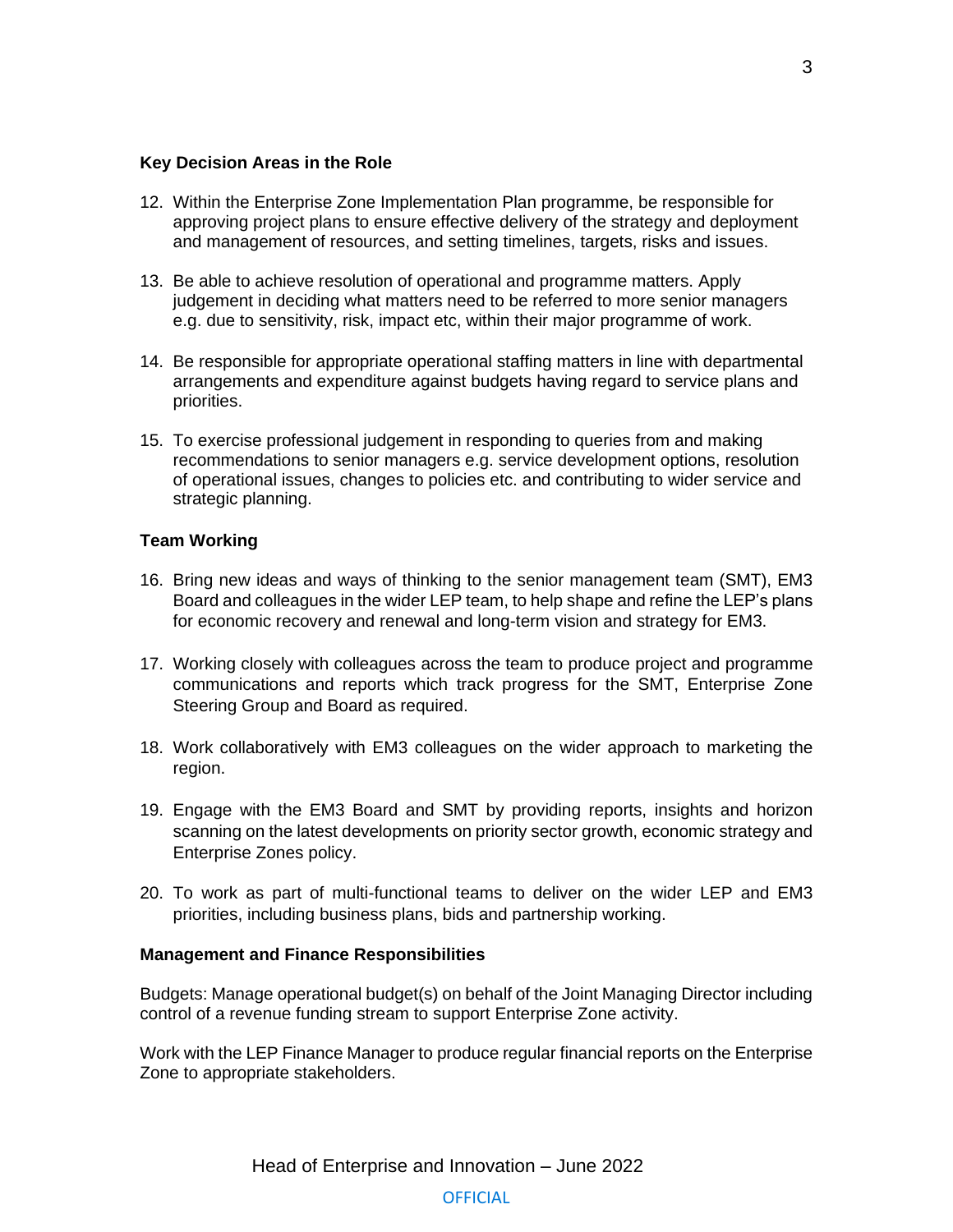Reports to: Joint Managing Director

Staff: Responsible for 1 or 2 Sector Specialists, 1 Senior Project Officer.

#### **External and Internal Relationships**

## **External:**

**Commercia**l: Existing and new businesses, landowners, agents, developers, investors and occupiers.

**Political**: Hampshire County Council, Surrey County Council, District and Borough Councils and MP's in the LEP area.

Senior officers in Government Bodies e.g. DIT, BEIS, UKRI, Department for Levelling Up and Homes England.

**Enterprise Zone Governance**: Members of the Enterprise Zone Steering Group, especially the Chair.

**EM3 stakeholders**: Businesses, Business Representative Organisations, regional Universities, FE Colleges.

#### **Internal:**

**EM3**: Board Directors, Joint Managing Directors, Growth Hub, Careers Hub and EM3 Team members as appropriate.

#### **Person Specification:**

|                                                                | Knowledge                                                                                                                                                                                                                                                                                                                                                                                                                                                                                                                                                                                                                                                         |
|----------------------------------------------------------------|-------------------------------------------------------------------------------------------------------------------------------------------------------------------------------------------------------------------------------------------------------------------------------------------------------------------------------------------------------------------------------------------------------------------------------------------------------------------------------------------------------------------------------------------------------------------------------------------------------------------------------------------------------------------|
| <b>Essential</b><br><b>Knowledge, Skills</b><br>and Experience | An understanding of the drivers for commercial property<br>$\bullet$<br>development/growth in the region.                                                                                                                                                                                                                                                                                                                                                                                                                                                                                                                                                         |
|                                                                | An established network of local agents or an understanding of how to<br>develop a network at pace.                                                                                                                                                                                                                                                                                                                                                                                                                                                                                                                                                                |
|                                                                | <b>Skills</b>                                                                                                                                                                                                                                                                                                                                                                                                                                                                                                                                                                                                                                                     |
|                                                                | Ability to build effective relationships, manage and influence a diverse<br>$\bullet$<br>range of stakeholders including with local businesses, government<br>officials, members of the EM3 board, local government Leaders.<br>High degree of competency in strategic planning, budgeting, financial<br>$\bullet$<br>control, risk management and business development.<br>Problem solving, strategic thinker with strong intellect.<br>$\bullet$<br>Thrives under pressure in a fast-moving environment.<br>Strong focus on execution, with a result driven attitude and detail-<br>$\bullet$<br>oriented approach, while being comfortable to navigate through |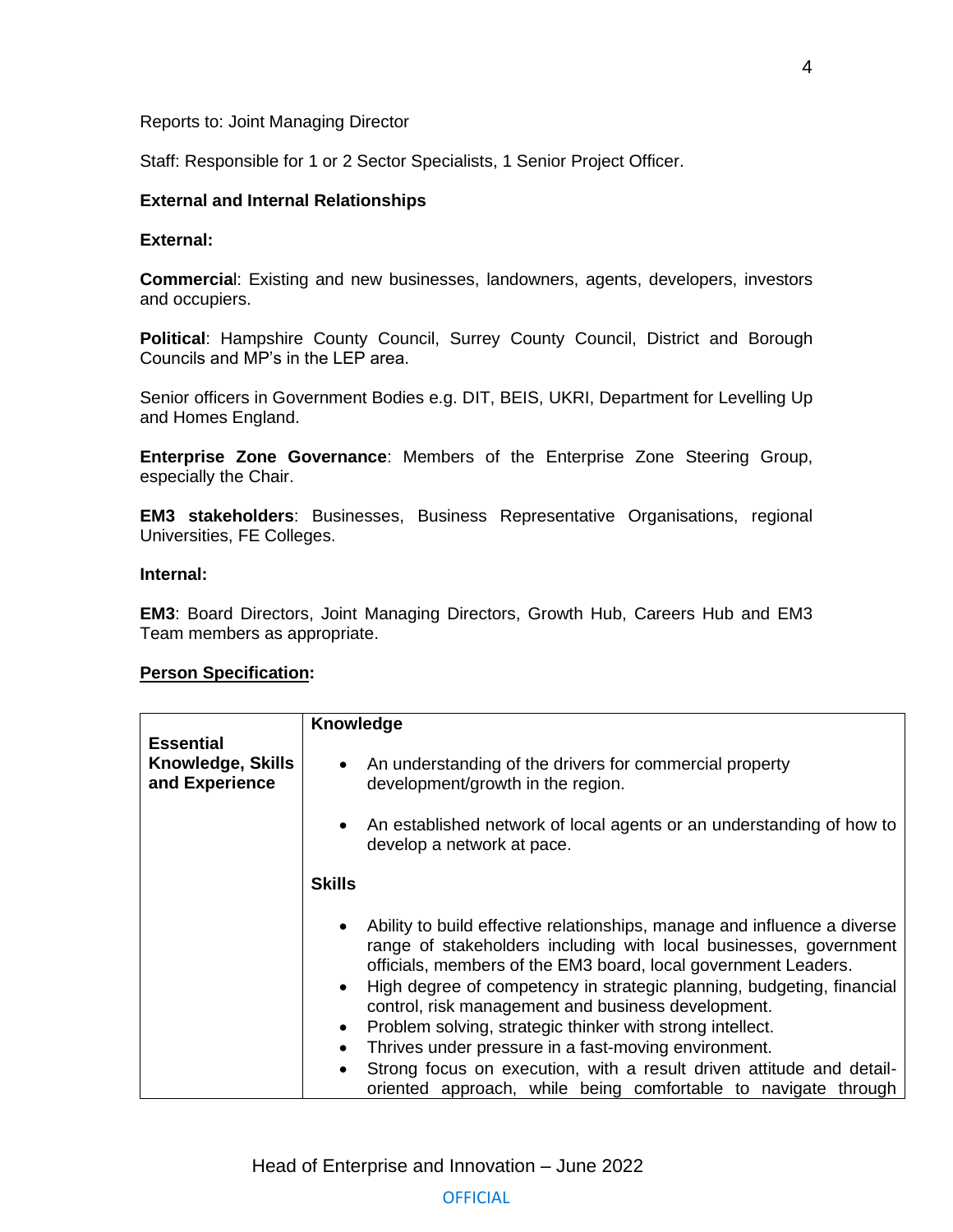|                                                         | ambiguity to define direction and recommendations in an effective and<br>timely manner.<br>Proven leadership abilities and negotiation skills - the ability to drive<br>$\bullet$<br>progress forward, overcoming obstacles and potential sources of<br>delay.<br>Strong verbal and written communication and presentation skills.<br>$\bullet$<br>Political awareness and judgement.<br>$\bullet$<br>Excellent interpersonal, negotiation and coaching skills to<br>$\bullet$<br>collaborate with and support the company's employees, technical<br>experts and external stakeholders.<br>Ambassadorial qualities.<br>$\bullet$<br>Pragmatic and adaptable with the ability to deal with ambiguity and<br>$\bullet$<br>effectively manage through conflict.<br>Creative and analytical, open to ideas, with global perspective. |
|---------------------------------------------------------|----------------------------------------------------------------------------------------------------------------------------------------------------------------------------------------------------------------------------------------------------------------------------------------------------------------------------------------------------------------------------------------------------------------------------------------------------------------------------------------------------------------------------------------------------------------------------------------------------------------------------------------------------------------------------------------------------------------------------------------------------------------------------------------------------------------------------------|
|                                                         | <b>Experience</b>                                                                                                                                                                                                                                                                                                                                                                                                                                                                                                                                                                                                                                                                                                                                                                                                                |
|                                                         | Relevant commercial property development background although<br>other development, economic development, marketing or planning<br>experience would be considered.<br>Developing strategies and business plans.<br>$\bullet$<br>Project or programme management experience<br>$\bullet$<br>Experience of attracting investment to a region, through public or<br>$\bullet$<br>private sector.<br>Experience in influencing and negotiation<br>٠<br>Experience of being a driven, visionary leader who promotes a culture<br>of teamwork and continuous development.<br>Considerable experience of working with a diverse range of public<br>$\bullet$<br>and private sector partners, including politicians at a local and<br>national level.                                                                                     |
| <b>Desirable</b><br>Knowledge, Skills<br>and Experience | Qualifications/membership in the areas of Chartered Surveying,<br>$\bullet$<br>Planning or Marketing would be advantageous for this role but are not<br>essential.<br>Experience working to support and attract high performing clusters and<br>sectors desirable but transferable skills considered.<br>A solid understanding and interest in the South East of England's<br>economic market-place and an understanding of local government<br>politics and structures would be beneficial.<br>Experience of working with central and local government on activity<br>relating to planning and/or economic development.                                                                                                                                                                                                         |

# **Working Conditions:**

The Enterprise M3 LEP offices are at DeskLodge, Basingstoke. The post will have a hybrid working arrangement, working at the office but with the opportunity to work at home as well as visits to Partner offices in County councils, District and Borough councils, central government and neighbouring LEPs. On occasion, there may be visits